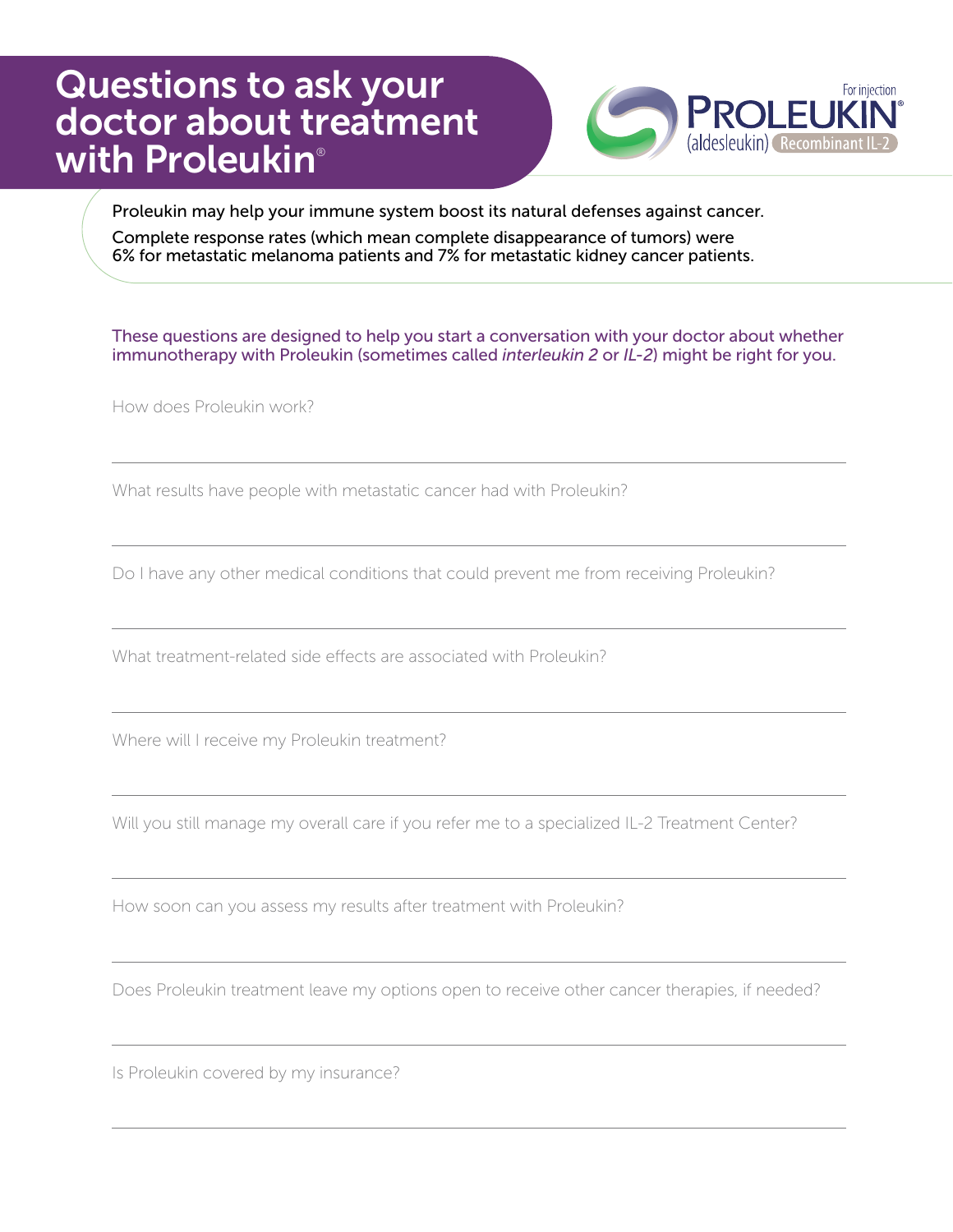# Tips for talking to your doctor



### Here are some simple tips that you can consider before you talk to your doctor.

- Write everything down: In addition to bringing this piece with you to your doctor's office, write down any other questions ahead of time (so you won't forget to ask them)
- Bring someone with you (if possible): A family member or friend can be another set of ears to hear everything that the doctor tells you—or to provide support
- Bring a notepad: Taking notes throughout the conversation may help you avoid the added stress of trying to remember everything. Hours—or perhaps days—later, you can refer to your notes if you forget anything
- Ask for explanations: If you have any trouble understanding the information your doctor shares, you can ask him or her to try to explain things in simpler terms that will be easier to understand. Your questions are important. Other people have probably asked them, too
- Consider a second opinion: Some people may ask another doctor about suggested treatment to help make their decision
- Work with your doctor to create your treatment plan: Having a written treatment plan may help you manage your expectations before, during, and after treatment

# Tips from a survivor

Peggy is an actual kidney cancer survivor who received treatment with Proleukin® in 2005.\* She feels it is important to talk to your doctor about your treatment goals and what to expect from treatment. She also suggests asking, "How long can I wait before I have to make a decision?"

\*Individual results may vary.

Get more information and helpful resources at proleukin.com.

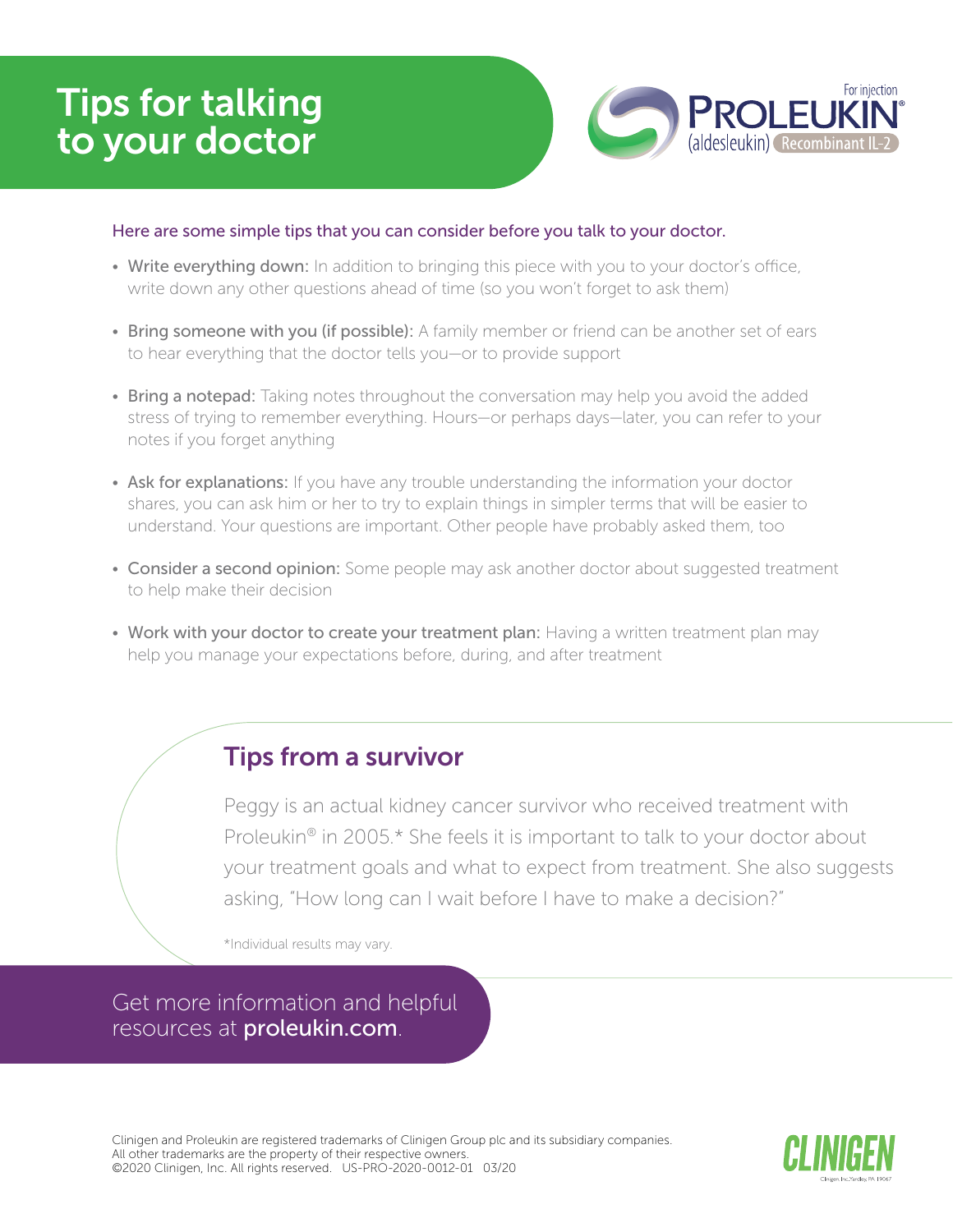# *Proleukin® (aldesleukin) is indicated for the treatment of adults with metastatic melanoma or metastatic kidney cancer.*

### Summary of Important Safety Information for Proleukin (aldesleukin) for injection, for intravenous infusion

Because of the severe adverse events which generally accompany Proleukin therapy at the recommended dosages, a thorough clinical evaluation should be performed to identify patients with significant cardiac, pulmonary, renal, hepatic, or CNS impairment in whom Proleukin is contraindicated. Patients with normal cardiovascular, pulmonary, hepatic, and CNS function may experience serious, life-threatening or fatal adverse events. Adverse events are frequent, often serious, and sometimes fatal. The following adverse events (Grades 1-4) were seen in > 30% of 525 patients (255 with metastatic kidney cancer and 270 with metastatic melanoma) treated with Proleukin: hypotension (71%), diarrhea (67%), oliguria (63%), chills (52%), vomiting (50%), dyspnea (43%), rash (42%), bilirubinemia (40%), thrombocytopenia (37%), nausea (35%), confusion (34%), and creatinine increase (33%).

Please see accompanying full Prescribing Information and complete Boxed Warning below.

You are encouraged to report negative side effects of prescription drugs to the FDA.

Visit www.fda.gov/medwatch or call 1-800-FDA-1088.

### WARNINGS

Therapy with Proleukin (aldesleukin) should be restricted to patients with normal cardiac and pulmonary functions as defined by thallium stress testing and formal pulmonary function testing. Extreme caution should be used in patients with a normal thallium stress test and a normal pulmonary function test who have a history of cardiac or pulmonary disease. Proleukin should be administered in a hospital setting under the supervision of a qualified physician experienced in the use of anticancer agents. An intensive care facility and specialists skilled in cardiopulmonary or intensive care medicine must be available. Proleukin administration has been associated with capillary leak syndrome (CLS) which is characterized by a loss of vascular tone and extravasation of plasma proteins and fluid into the extravascular space. CLS results in hypotension and reduced organ perfusion which may be severe and can result in death. CLS may be associated with cardiac arrhythmias (supraventricular and ventricular), angina, myocardial infarction, respiratory insufficiency requiring intubation, gastrointestinal bleeding or infarction, renal insufficiency, edema, and mental status changes. Proleukin treatment is associated with impaired neutrophil function (reduced chemotaxis) and with an increased risk of disseminated infection, including sepsis and bacterial endocarditis. Consequently, preexisting bacterial infections should be adequately treated prior to initiation of Proleukin therapy. Patients with indwelling central lines are particularly at risk for infection with gram positive microorganisms. Antibiotic prophylaxis with oxacillin, nafcillin, ciprofloxacin, or vancomycin has been associated with a reduced incidence of staphylococcal infections. Proleukin administration should be withheld in patients developing moderate to severe lethargy or somnolence; continued administration may result in coma.

### INDICATIONS AND USAGE

Proleukin (aldesleukin) is indicated for the treatment of adults with metastatic renal cell carcinoma (mRCC).

Proleukin is indicated for the treatment of adults with metastatic melanoma (mM).

Careful patient selection is mandatory prior to the administration of Proleukin.

Evaluation of clinical studies to date reveals that patients with more favorable ECOG performance status (ECOG PS 0) at treatment initiation respond better to Proleukin, with a higher response rate and lower toxicity. Therefore, selection of patients for treatment should include assessment of performance status.

Experience in patients with ECOG PS >1 is extremely limited.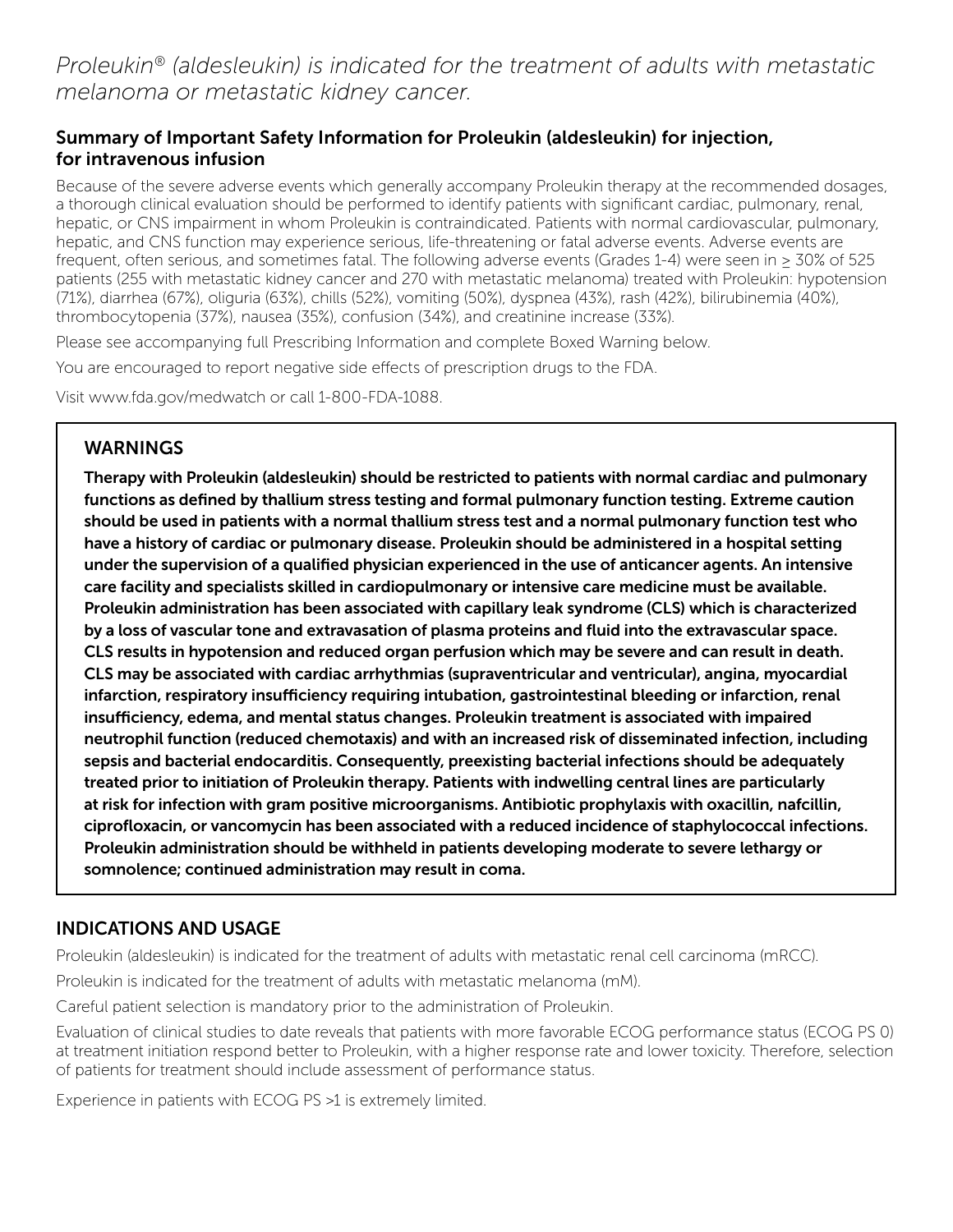## CONTRAINDICATIONS

Proleukin (aldesleukin) is contraindicated in patients with a known history of hypersensitivity to interleukin-2 or any component of the Proleukin formulation.

Proleukin is contraindicated in patients with an abnormal thallium stress test or abnormal pulmonary function tests and those with organ allografts. Retreatment with Proleukin is contraindicated in patients who have experienced the following drug-related toxicities while receiving an earlier course of therapy: Sustained ventricular tachycardia (≥5 beats), cardiac arrhythmias not controlled or unresponsive to management, chest pain with ECG changes, consistent with angina or myocardial infarction, cardiac tamponade, intubation for >72 hours, renal failure requiring dialysis >72 hours, coma or toxic psychosis lasting >48 hours, repetitive or difficult to control seizures, bowel ischemia/perforation, GI bleeding requiring surgery.

## WARNINGS

Because of the severe adverse events which generally accompany Proleukin (aldesleukin) therapy at the recommended dosages, thorough clinical evaluation should be performed to identify patients with significant cardiac, pulmonary, renal, hepatic, or CNS impairment in whom Proleukin is contraindicated. Patients with normal cardiovascular, pulmonary, hepatic, and CNS function may experience serious, life threatening or fatal adverse events. Adverse events are frequent, often serious, and sometimes fatal.

Should adverse events, requiring dose modification occur, dosage should be withheld rather than reduced.

Proleukin has been associated with exacerbation of pre-existing autoimmune disease and inflammatory disorders. In some cases, the onset of new autoimmune diseases, such as vitiligo, may occur. Symptomatic hyperglycemia and/or diabetes mellitus have been reported during Proleukin therapy.

All patients should have thorough evaluation and treatment of CNS metastases and have a negative scan prior to receiving Proleukin therapy. New neurologic signs, symptoms, and anatomic lesions following Proleukin therapy have been reported in patients without evidence of CNS metastases. Neurologic signs and symptoms associated with Proleukin therapy usually improve after discontinuation of Proleukin therapy; however, there are reports of permanent neurologic defects. In patients with known seizure disorders, extreme caution should be exercised as Proleukin may cause seizures.

# PRECAUTIONS

Patients should have normal cardiac, pulmonary, hepatic, and CNS function at the start of therapy.

Capillary leak syndrome (CLS) begins immediately after Proleukin (aldesleukin) treatment starts and is marked by increased capillary permeability to protein and fluids and reduced vascular tone.

Proleukin (aldesleukin) treatment should be withheld for failure to maintain organ perfusion as demonstrated by altered mental status, reduced urine output, a fall in the systolic blood pressure below 90 mm Hg or onset of cardiac arrhythmias.

Recovery from CLS begins soon after cessation of Proleukin therapy. Usually, within a few hours, the blood pressure rises, organ perfusion is restored and reabsorption of extravasated fluid and protein begins.

Kidney and liver function are impaired during Proleukin treatment. Use of concomitant nephrotoxic or hepatotoxic medications may further increase toxicity to the kidney or liver.

Mental status changes including irritability, confusion, or depression which occur while receiving Proleukin may be due to bacteremia or early bacterial sepsis, hypoperfusion, occult CNS malignancy, or direct Proleukin-induced CNS toxicity. Patients should be evaluated for these and other causes of mental status changes. Alterations in mental status due solely to Proleukin therapy may progress for several days before recovery begins. Rarely, patients have sustained permanent neurologic deficits.

Proleukin enhancement of cellular immune function may increase the risk of allograft rejection in transplant patients.

Serious manifestations of eosinophilia involving eosinophilic infiltration of cardiac and pulmonary tissues can occur following Proleukin.

## ADVERSE REACTIONS

The rate of drug-related deaths in the 255 metastatic RCC patients who received single-agent Proleukin (aldesleukin) was 4% (11/255); the rate of drug-related deaths in the 270 metastatic melanoma patients who received single-agent Proleukin was 2% (6/270).

In clinical trials, the following life-threatening (Grade 4) adverse events were seen in > 1% of 525 patients (255 with metastatic renal cell cancer and 270 with metastatic melanoma) treated with Proleukin: oliguria (6%), anuria (5%), hypotension (3%), respiratory disorder (3%), bilirubinemia (2%), coma (2%), diarrhea (2%), acidosis (1%), acute kidney failure (1%), apnea (1%), cardiovascular disorder (1%), coagulation disorders (1%), confusion (1%), creatinine increase (1%), dyspnea (1%), fever (1%), heart arrest (1%), infection (1%), myocardial infarction (1%), psychosis (1%), sepsis (1%), SGOT increase (1%), stupor (1%), supraventricular tachycardia (1%), thrombocytopenia (1%), ventricular tachycardia (1%), and vomiting (1%). From the same trials, the following adverse events (Grades 1-4) were seen in  $\geq$  30% of 525 patients (255 with metastatic renal cell cancer and 270 with metastatic melanoma) treated with Proleukin: hypotension (71%), diarrhea (67%), oliguria (63%), chills (52%), vomiting (50%), dyspnea (43%), rash (42%), bilirubinemia (40%), thrombocytopenia (37%), nausea (35%), confusion (34%), and creatinine increase (33%).

Please see following full Prescribing Information, including Boxed Warning, for Proleukin (aldesleukin) for injection, for intravenous infusion.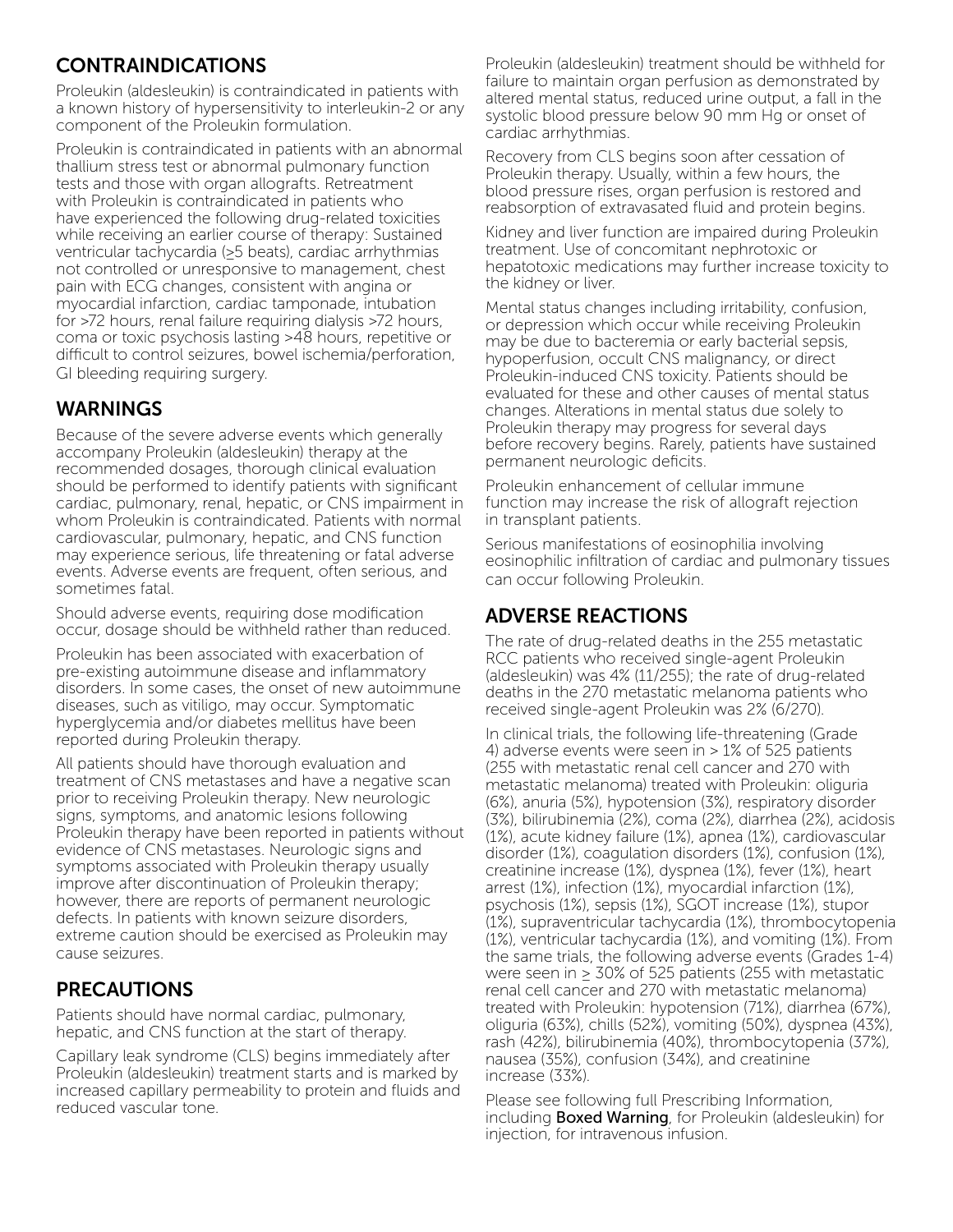#### **Rx Only**

#### **WARNINGS**

**Therapy with Proleukin® (aldesleukin) should be restricted to patients with normal cardiac and pulmonary functions as defined by thallium stress testing and formal pulmonary function testing. Extreme caution should be used in patients with a normal thallium stress test and a normal pulmonary function test who have a history of cardiac or pulmonary disease.**

Proleukin should be administered in a hospital setting under the supervision of a qualified<br>physician experienced in the use of anticancer agents. An intensive care facility and specialists<br>skilled in cardiopulmonary or in

**Proleukin administration has been associated with capillary leak syndrome (CLS) which is characterized by a loss of vascular tone and extravasation of plasma proteins and fluid into the extravascular space. CLS results in hypotension and reduced organ perfusion which may be severe and can result in death. CLS may be associated with cardiac arrhythmias (supraventricular and ventricular), angina, myocardial infarction, respiratory insufficiency requiring intubation, gastrointestinal bleeding or infarction, renal insufficiency, edema, and mental status changes.**

**Proleukin treatment is associated with impaired neutrophil function (reduced chemotaxis) and with an increased risk of disseminated infection, including sepsis and bacterial endocarditis. Consequently, preexisting bacterial infections should be adequately treated prior to initiation of Proleukin therapy. Patients with indwelling central lines are particularly at risk for infection with gram positive microorganisms. Antibiotic prophylaxis with oxacillin, nafcillin, ciprofloxacin, or vancomycin has been associated with a reduced incidence of staphylococcal infections.**

**Proleukin administration should be withheld in patients developing moderate to severe lethargy or somnolence; continued administration may result in coma.**

#### **DESCRIPTION**

Aldesleukin, a human recombinant interleukin-2 product, is a highly purified protein with a molecular weight of approximately 15,300 daltons. The chemical name is des-alanyl-1, serine-125 human interleukin-2. Aldesleukin, a lymphokine, is produced by recombinant DNA technology using a genetically engineered *E. coli* strain containing an analog of the human interleukin-2 gene. Genetic engineering techniques were used to modify the human IL-2 gene, and the resulting expression clone encodes a modified human interleukin-2. This recombinant form differs from native interleukin-2 in the following ways: a) aldesleukin is not glycosylated because it is derived from *E. coli*; b) the molecule has no N-terminal alanine; the codon for this amino acid was deleted during the genetic engineering procedure; c) the molecule has serine substituted for cysteine at amino acid position 125; this was accomplished by site specific manipulation during the genetic engineering procedure; and d) the aggregation state of aldesleukin is likely to be different from that of native interleukin-2. The manufacturing process for aldesleukin involves fermentation in a defined medium containing tetracycline hydrochloride. The presence of the antibiotic is not detectable in the final product.

The *in vitro* biological activities of the native nonrecombinant molecule have been reproduced with aldesleukin.<sup>1,2</sup>

Proleukin (aldesleukin) for injection is a sterile, preservative-free white to off-white, lyophilized powder, which has a cake-like appearance, supplied in single-dose vials for intravenous administration after reconstitution. When reconstituted with 1.2 mL Sterile Water for Injection, USP, each mL contains 18 million International Units (1.1 mg) aldesleukin, mannitol (50 mg), sodium dodecyl sulfate (0.19 mg), buffered with disodium hydrogen phosphate dihydrate (1.12 mg) and sodium dihydrogen phosphate dihydrate (0.19 mg) to a pH of 7.5 (range 7.2 to 7.8).

Proleukin biological potency is determined by a lymphocyte proliferation bioassay and is expressed in International Units as established by the World Health Organization 1st International Standard for Interleukin-2 (human). The relationship between potency and protein mass is as follows:

18 million International Units Proleukin = 1.1 mg protein

#### **CLINICAL PHARMACOLOGY**

Proleukin<sup>®</sup> (aldesleukin) has been shown to possess the biological activities of human native interleukin-2.<sup>1,2</sup> *In vitro* studies performed on human cell lines demonstrate the immunoregulatory properties of Proleukin, including: a) enhancement of lymphocyte mitogenesis and stimulation of long-term growth of human interleu-kin-2 dependent cell lines; b) enhancement of lymphocyte cytotoxicity; c) induction of killer cell (lymphokine-activated (LAK) and natural (NK)) activity; and d) induction of interferon-gamma production.

The *in vivo* administration of Proleukin in animals and humans produces multiple immunological effects in a dose dependent manner. These effects include activation of cellular immunity with profound lymphocytosis, eosinophilia, and thrombocytopenia, and the production of cytokines including tumor necrosis factor, IL-1 and gamma interferon.<sup>3</sup> *In vivo* experiments in murine tumor models have shown inhibition of tumor growth.<sup>4</sup> The<br>exact mechanism by which Proleukin mediates its antitumor activity in animals and humans is unknown.

#### **Pharmacokinetics**

Proleukin exists as biologically active, non-covalently bound microaggregates with an average size of 27 recombinant interleukin-2 molecules. The solubilizing agent, sodium dodecyl sulfate, may have an effect on the kinetic properties of this product.

The pharmacokinetic profile of Proleukin is characterized by high plasma concentrations following a short intravenous infusion, rapid distribution into the extravascular space and elimination from the body by metabolism in the kidneys with little or no bioactive protein excreted in the urine. Studies of intravenous Proleukin in sheep and humans indicate that upon completion of infusion, approximately 30% of the administered dose is detectable in plasma. This finding is consistent with studies in rats using radiolabeled Proleukin, which demonstrate a rapid (<1 min) uptake of the majority of the label into the lungs, liver, kidney, and spleen.

The serum half-life (T 1/2) curves of Proleukin remaining in the plasma are derived from studies done in 52 cancer patients following a 5-minute intravenous infusion. These patients were shown to have a distribution and elimination T 1/2 of 13 and 85 minutes, respectively.

Following the initial rapid organ distribution, the primary route of clearance of circulating Proleukin is the kidney. In humans and animals, Proleukin is cleared from the circulation by both glomerular filtration and<br>peritubular extraction in the kidney.<sup>se m</sup>his dual mechanism for delivery of Proleukin to the proximal tubule<br>may 80% of the amount of Proleukin distributed to plasma, cleared from the circulation and presented to the kidney is metabolized to amino acids in the cells lining the proximal convoluted tubules. In humans, the mean clearance rate in cancer patients is 268 mL/min.

The relatively rapid clearance of Proleukin has led to dosage schedules characterized by frequent, short infusions. Observed serum levels are proportional to the dose of Proleukin.

#### **CLINICAL STUDIES**

Safety and efficacy were studied in a series of single and multicenter, historically controlled studies enrolling a total of 525 patients with metastatic renal cell carcinoma or melanoma. Eligible patients had an Eastern Cooperative Oncology Group (ECOG) Performance Status (PS) of 0 or 1 and normal organ function as<br>determined by cardiac stress test, pulmonary function tests, and creatinine ≤1.5 mg/dL. Studies excluded patients with brain metastases, active infections, organ allografts and diseases requiring steroid treatment.

The same treatment dose and schedule was employed in all studies demonstrating efficacy. Proleukin was given by 15 min intravenous infusion every 8 hours for up to 5 days (maximum of 14 doses). No treatment was given on days 6 to 14 and then dosing was repeated for up to 5 days on days 15 to 19 (maximum of 14 doses). These 2 cycles constituted 1 course of therapy. Patients could receive a maximum of 28 doses during a course of therapy. In practice >90% of patients had doses withheld. Doses were withheld for specific toxicities (See "**DOSAGE AND ADMINISTRATION**" section, "**Dose Modifications**" subsection and "**ADVERSE REACTIONS**" section).

#### **Metastatic Renal Cell Cancer**

Two hundred fifty-five patients with metastatic renal cell cancer (metastatic RCC) were treated with single agent Proleukin in 7 clinical studies conducted at 21 institutions. Metastatic RCC patients received a median of 20 of 28 scheduled doses of Proleukin.

In the renal cell cancer studies (n=255), objective response was seen in 37 (15%) patients, with 17 (7%) complete and 20 (8%) partial responders (See Table 1). The 95% confidence interval for objective response was 11% to 20%. Onset of tumor regression was observed as early as 4 weeks after completion of the first course of treatment, and in some cases, tumor regression continued for up to 12 months after the start of treatment. Responses were observed in both lung and non-lung sites (e.g., liver, lymph node, renal bed occurrences, soft tissue). Responses were also observed in patients with individual bulky lesions and high tumor burden.

|  | <b>TABLE 1: Proleukin Clinical Response Data</b> |  |  |  |
|--|--------------------------------------------------|--|--|--|
|--|--------------------------------------------------|--|--|--|

|                       | Number of<br><b>Responding Patients</b><br>(response rate) | <b>Median Response</b><br><b>Duration in Months</b><br>(range) |
|-----------------------|------------------------------------------------------------|----------------------------------------------------------------|
| <b>Metastatic RCC</b> |                                                            |                                                                |
| CR's                  | 17 (7%)                                                    | $80+*(7)$ to $131+)$                                           |
| PR's                  | 20 (8%)                                                    | $20(3 to 126+)$                                                |
| $PR's + CR's$         | 37 (15%)                                                   | 54 (3 to 131+)                                                 |

(+) sign means ongoing

\* Median duration not yet observed; a conservative value is presented which represents the minimum median duration of response.

#### **Lack of efficacy with low dose Proleukin regimens**

Sixty-five patients with metastatic renal cell cancer were enrolled in a single center, open label, non-randomized trial that sequentially evaluated the safety and anti-tumor activity of two low dose Proleukin regimens. The regimens administered 18 million International Units Proleukin as a single subcutaneous injection, daily<br>for 5 days during week 1; Proleukin was then administered at 9 x10<sup>6</sup> International Units days 1-2 and 18 x10<sup>6</sup> International Units days 3-5, weekly for an additional 3 weeks (n=40) followed by a 2 week rest or 5 weeks (n=25) followed by a 3 week rest, for a maximum of 3 or 2 treatment cycles, respectively.

These low dose regimens yielded substantially lower and less durable responses than those observed with the approved regimen. Based on the level of activity, these low dose regimens are not effective.

#### **Metastatic Melanoma**

Two hundred seventy patients with metastatic melanoma were treated with single agent Proleukin in 8 clinical studies conducted at 22 institutions. Metastatic melanoma patients received a median of 18 of 28 scheduled doses of Proleukin during the first course of therapy. In the metastatic melanoma studies (n=270), objective response was seen in 43 (16%) patients, with 17 (6%) complete and 26 (10%) partial responders (See Table 2). The 95% confidence interval for objective response was 12% to 21%. Responses in metastatic melanoma patients were observed in both visceral and non-visceral sites (e.g., lung, liver, lymph node, soft tissue, adrenal, subcutaneous). Responses were also observed in patients with individual bulky lesions and large cumulative tumor burden.

| <b>TABLE 2: Proleukin CLINICAL RESPONSE DATA</b> |  |  |
|--------------------------------------------------|--|--|
|--------------------------------------------------|--|--|

|                            | Number of<br><b>Responding Patients</b><br>(response rate) | <b>Median Response</b><br><b>Duration in Months</b><br>(range) |
|----------------------------|------------------------------------------------------------|----------------------------------------------------------------|
| <b>Metastatic Melanoma</b> |                                                            |                                                                |
| CR's                       | 17 (6%)                                                    | $59+*(3)$ to $122+)$                                           |
| PR's                       | 26 (10%)                                                   | $6(1 to 111+)$                                                 |
| $PR's + CR's$              | 43 (16%)                                                   | $9(1 to 122+)$                                                 |

(+) sign means ongoing

\* Median duration not yet observed; a conservative value is presented which represents the minimum median duration of response.

#### **INDICATIONS AND USAGE**

Proleukin<sup>®</sup> (aldesleukin) is indicated for the treatment of adults with metastatic renal cell carcinoma (metastatic RCC).

Proleukin is indicated for the treatment of adults with metastatic melanoma.

Careful patient selection is mandatory prior to the administration of Proleukin. See "**CONTRAINDICATIONS**", "**WARNINGS**" and "**PRECAUTIONS**" sections regarding patient screening, including recommended cardiac and pulmonary function tests and laboratory tests.

Evaluation of clinical studies to date reveals that patients with more favorable ECOG performance status (ECOG PS 0) at treatment initiation respond better to Proleukin, with a higher response rate and lower<br>toxicity (See "CLINICAL PHARMACOLOGY" section, "CLINICAL STUDIES" section and "ADVERSE<br>REACTIONS" section). Therefore, performance status.

#### Experience in patients with ECOG PS >1 is extremely limited.

#### **CONTRAINDICATIONS**

Proleukin<sup>®</sup> (aldesleukin) is contraindicated in patients with a known history of hypersensitivity to interleukin-2 or any component of the Proleukin formulation.

Proleukin is contraindicated in patients with an abnormal thallium stress test or abnormal pulmonary function tests and those with organ allografts. Retreatment with Proleukin is contraindicated in patients who have experienced the following drug-related toxicities while receiving an earlier course of therapy:

- Sustained ventricular tachycardia (≥5 beats)
- Cardiac arrhythmias not controlled or unresponsive to management
- Chest pain with ECG changes, consistent with angina or myocardial infarction
- Cardiac tamponade
- Intubation for >72 hours
- Renal failure requiring dialysis >72 hours
- Coma or toxic psychosis lasting >48 hours
- Repetitive or difficult to control seizures
- Bowel ischemia/perforation
- GI bleeding requiring surgery

#### **WARNINGS**

#### See boxed "**WARNINGS**"

Because of the severe adverse events which generally accompany Proleukin® (aldesleukin) therapy at the recommended dosages, thorough clinical evaluation should be performed to identify patients with significant cardiac, pulmonary, renal, hepatic, or CNS impairment in whom Proleukin is contraindicated. Patients with normal cardiovascular, pulmonary, hepatic, and CNS function may experience serious, life threatening or fatal adverse events. Adverse events are frequent, often serious, and sometimes fatal.

Should adverse events, which require dose modification occur, dosage should be withheld rather than reduced (See "**DOSAGE AND ADMINISTRATION**" section, "**Dose Modifications**" subsection).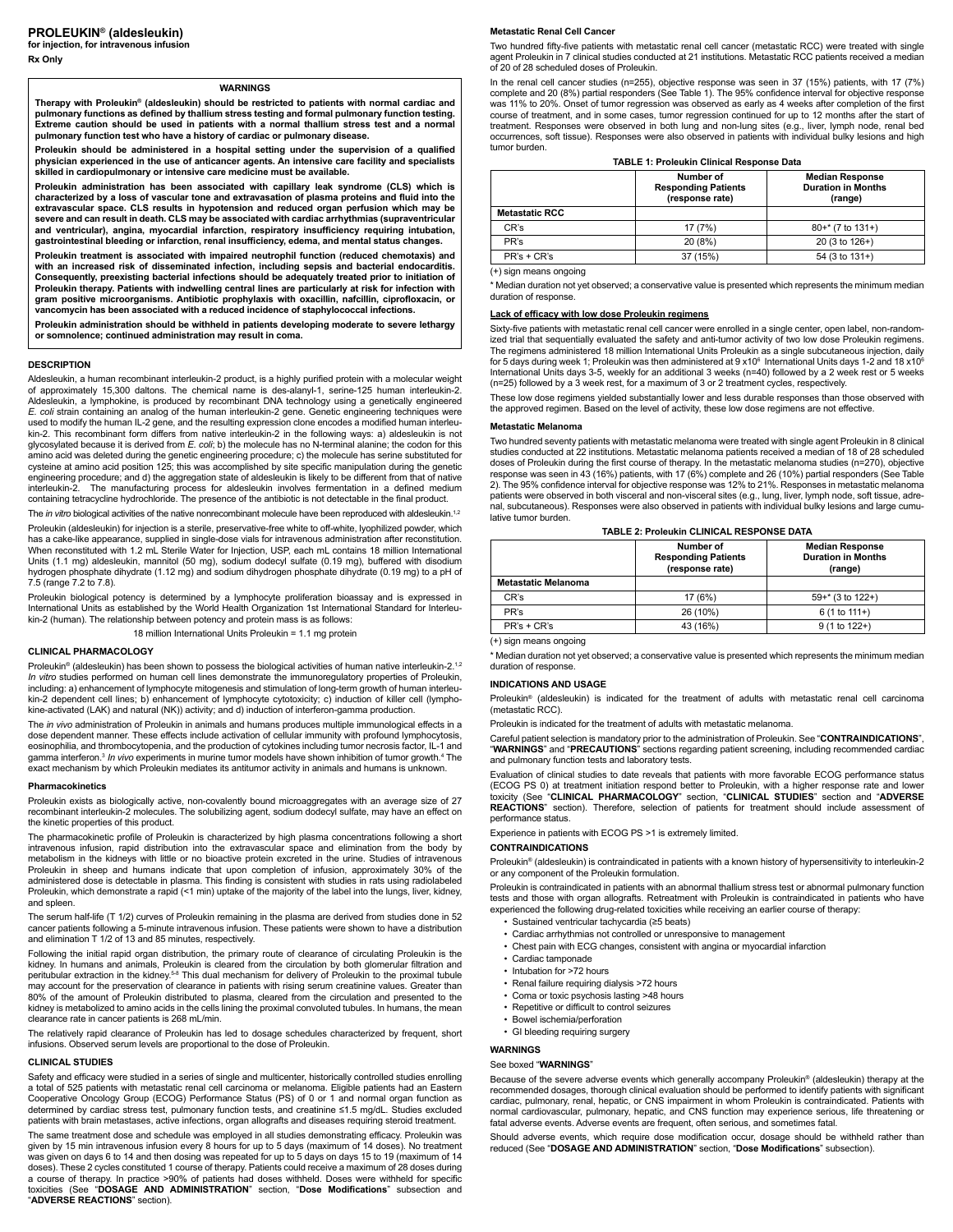Proleukin has been associated with exacerbation of pre-existing or initial presentation of autoimmune disease and inflammatory disorders. Exacerbation of Crohn's disease, scleroderma, thyroiditis, inflammatory arthritis, diabetes mellitus, oculo-bulbar myasthenia gravis, crescentic IgA glomerulonephritis, cholecystitis, cerebral vasculitis, Stevens-Johnson syndrome and bullous pemphigoid, has been reported following treatment with IL-2.

All patients should have thorough evaluation and treatment of CNS metastases and have a negative scan prior to receiving Proleukin therapy. New neurologic signs, symptoms, and anatomic lesions following Proleu-kin therapy have been reported in patients without evidence of CNS metastases. Clinical manifestations included changes in mental status, speech difficulties, cortical blindness, limb or gait ataxia, hallucinations, agitation, obtundation, and coma. Radiological findings included multiple and, less commonly, single cortical lesions on MRI and evidence of demyelination. Neurologic signs and symptoms associated with Proleukin therapy usually improve after discontinuation of Proleukin therapy; however, there are reports of permanent neurologic defects. One case of possible cerebral vasculitis, responsive to dexamethasone, has been reported. In patients with known seizure disorders, extreme caution should be exercised as Proleukin may cause seizures.

#### **PRECAUTIONS**

#### **General**

Patients should have normal cardiac, pulmonary, hepatic, and CNS function at the start of therapy. (See "**PRECAUTIONS**" section, "**Laboratory Tests**" subsection). Capillary leak syndrome (CLS) begins immediately after Proleukin® (aldesleukin) treatment starts and is marked by increased capillary permeability to protein and fluids and reduced vascular tone. In most patients, this results in a concomitant drop in mean arterial blood pressure within 2 to 12 hours after the start of treatment. With continued therapy, clinically significant hypotension (defined as systolic blood pressure below 90 mm Hg or a 20 mm Hg drop from base-line systolic pressure) and hypoperfusion will occur. In addition, extravasation of protein and fluids into the extravascular space will lead to the formation of edema and creation of new effusions.

Medical management of CLS begins with careful monitoring of the patient's fluid and organ perfusion status. This is achieved by frequent determination of blood pressure and pulse, and by monitoring organ function, which includes assessment of mental status and urine output. Hypovolemia is assessed by catheterization and central pressure monitoring.

Flexibility in fluid and pressor management is essential for maintaining organ perfusion and blood pressure. Consequently, extreme caution should be used in treating patients with fixed requirements for large volumes of fluid (e.g., patients with hypercalcemia). Administration of IV fluids, either colloids or crystalloids is recommended for treatment of hypovolemia. Correction of hypovolemia may require large volumes of IV fluids but caution is required because unrestrained fluid administration may exacerbate problems associated with edema formation or effusions. With extravascular fluid accumulation, edema is common and ascites, pleural or pericardial effusions may develop. Management of these events depends on a careful balancing of the ef-fects of fluid shifts so that neither the consequences of hypovolemia (e.g., impaired organ perfusion) nor the consequences of fluid accumulations (e.g., pulmonary edema) exceed the patient's tolerance.

Clinical experience has shown that early administration of dopamine (1 to 5 mcg/kg/min) to patients manifesting capillary leak syndrome, before the onset of hypotension, can help to maintain organ perfusion manifesting capillary leak syndrome, before the onset of hypotension, can help to maintain organ perfusion particularly to the kidney and thus preserve urine output. Weight and urine output should be carefully monitored. If organ perfusion and blood pressure are not sustained by dopamine therapy, clinical investigators have increased the dose of dopamine to 6 to 10 mcg/kg/min or have added phenylephrine hydrochloride (1 to 5 mcg/kg/min) to low dose dopamine (See "**ADVERSE REACTIONS**" section). Prolonged use of pressors, either in combination or as individual agents, at relatively high doses, may be associated with cardiac rhythm disturbances. If there has been excessive weight gain or edema formation, particularly if associated with shortness of breath from pulmonary congestion, use of diuretics, once blood pressure has normalized, has been shown to hasten recovery. **NOTE: Prior to the use of any product mentioned, the physician should refer to the package insert for the respective product.**

### Proleukin® (aldesleukin) treatment should be withheld for failure to maintain organ perfusion as demonstrated

by altered mental status, reduced urine output, a fall in the systolic blood pressure below 90 mm Hg or onset of cardiac arrhythmias (See "**DOSAGE AND ADMINISTRATION**" section, "**Dose Modifications**" subsection). Recovery from CLS begins soon after cessation of Proleukin therapy. Usually, within a few hours, the blood pressure rises, organ perfusion is restored and reabsorption of extravasated fluid and protein begins.

Kidney and liver function are impaired during Proleukin treatment. Use of concomitant nephrotoxic or hepa-totoxic medications may further increase toxicity to the kidney or liver.

Mental status changes including irritability, confusion, or depression which occur while receiving Proleukin may be indicators of bacteremia or early bacterial sepsis, hypoperfusion, occult CNS malignancy, or direct Proleukin-induced CNS toxicity. Alterations in mental status due solely to Proleukin therapy may progress for several days before recovery begins. Rarely, patients have sustained permanent neurologic deficits (See "**PRECAUTIONS**" section "**Drug Interactions**" subsection).

Exacerbation of pre-existing autoimmune disease or initial presentation of autoimmune and inflammatory disorders has been reported following Proleukin alone or in combination with interferon (See "**PRECAU-**<br>**TIONS**" section "**Drug Interactions**" subsection and "**ADVERSE REACTIONS**" section). Hypothyroidism, sometimes preceded by hyperthyroidism, has been reported following Proleukin treatment. Some of these patients required thyroid replacement therapy. Changes in thyroid function may be a manifestation of autoimmunity. Onset of symptomatic hyperglycemia and/or diabetes mellitus has been reported during Proleukin therapy.

Proleukin enhancement of cellular immune function may increase the risk of allograft rejection in transplant patients.

#### **Serious Manifestations of Eosinophilia**

Serious manifestations of eosinophilia involving eosinophilic infiltration of cardiac and pulmonary tissues can occur following Proleukin.

#### **Laboratory Tests**

The following clinical evaluations are recommended for all patients, prior to beginning treatment and then daily during drug administration.

- Standard hematologic tests-including CBC, differential and platelet counts
- Blood chemistries-including electrolytes, renal and hepatic function tests
- Chest x-rays
- Serum creatinine should be ≤1.5 mg/dL prior to initiation of Proleukin treatment.

All patients should have baseline pulmonary function tests with arterial blood gases. Adequate pulmonary function should be documented (FEV<sub>1</sub> >2 liters or ≥75% of predicted for height and age) prior to initiating therapy.

All patients should be screened with a stress thallium study. Normal ejection fraction and unimpaired wall motion should be documented. If a thallium stress test suggests minor wall motion abnormalities further testing is suggested to exclude significant coronary artery disease.

Daily monitoring during therapy with Proleukin should include vital signs (temperature, pulse, blood pressure,<br>and respiration rate), weight, and fluid intake and output. In a patient with a decreased systol pressure, especially less than 90 mm Hg, constant cardiac rhythm monitoring should be conducted. If an abnormal complex or rhythm is seen, an ECG should be performed. Vital signs in these hypotensive patients should be taken hourly.

During treatment, pulmonary function should be monitored on a regular basis by clinical examination,<br>assessment of vital signs and pulse oximetry. Patients with dyspnea or clinical signs of respiratory impairment (tachypnea or rales) should be further assessed with arterial blood gas determination. These tests are to be repeated as often as clinically indicated.

Cardiac function should be assessed daily by clinical examination and assessment of vital signs. Patients with signs or symptoms of chest pain, murmurs, gallops, irregular rhythm or palpitations should be further assessed with an ECG examination and cardiac enzyme evaluation. Evidence of myocardial injury, including findings compatible with myocardial infarction or myocarditis, has been reported. Ventricular hypokinesia due to myocarditis may be persistent for several months. If there is evidence of cardiac ischemia or congestive heart failure, Proleukin therapy should be held, and a repeat thallium study should be done.

#### **Drug Interactions**

Proleukin may affect central nervous function. Therefore, interactions could occur following concomitant administration of psychotropic drugs (e.g., narcotics, analgesics, antiemetics, sedatives, tranquilizers).

Concurrent administration of drugs possessing nephrotoxic (e.g., aminoglycosides, indomethacin), myelotoxic (e.g., cytotoxic chemotherapy), cardiotoxic (e.g., doxorubicin) or hepatotoxic (e.g., methotrexate, asparaginase) effects with Proleukin may increase toxicity in these organ systems. The safety and efficacy of Proleukin in combination with any antineoplastic agents have not been established.

In addition, reduced kidney and liver function secondary to Proleukin treatment may delay elimination of concomitant medications and increase the risk of adverse events from those drugs.

Hypersensitivity reactions have been reported in patients receiving combination regimens containing sequential high dose Proleukin and antineoplastic agents, specifically, dacarbazine, cis-platinum, tamoxifen<br>and interferon-alfa. These reactions consisted of erythema, pruritus, and hypotension and occurred within hours of administration of chemotherapy. These events required medical intervention in some patients.

Myocardial injury, including myocardial infarction, myocarditis, ventricular hypokinesia, and severe rhabdomyolysis appear to be increased in patients receiving Proleukin and interferon-alfa concurrently.

Exacerbation or the initial presentation of a number of autoimmune and inflammatory disorders has been observed following concurrent use of interferon-alfa and Proleukin, including crescentic IgA glomerulonephritis, oculo-bulbar myasthenia gravis, inflammatory arthritis, thyroiditis, bullous pemphigoid, and Stevens-Johnson syndrome.

Although glucocorticoids have been shown to reduce Proleukin-induced side effects including fever, renal insufficiency, hyperbilirubinemia, confusion, and dyspnea, concomitant administration of these agents with Proleukin may reduce the antitumor effectiveness of Proleukin and thus should be avoided.12

Beta-blockers and other antihypertensives may potentiate the hypotension seen with Proleukin.

#### **Delayed Adverse Reactions to Iodinated Contrast Media**

A review of the literature revealed that 12.6% (range 11-28%) of 501 patients treated with various interleukin-2 containing regimens who were subsequently administered radiographic iodinated contrast media experienced acute, atypical adverse reactions. The onset of symptoms usually occurred within hours (most commonly 1 to 4 hours) following the administration of contrast media. These reactions include fever, chills, nausea, vomiting, pruritus, rash, diarrhea, hypotension, edema, and oliguria. Some clinicians have noted that these reactions resemble the immediate side effects caused by interleukin-2 administration, however the cause of contrast reactions after interleukin-2 therapy is unknown. Most events were reported to occur when contrast media was given within 4 weeks after the last dose of interleukin-2. These events were also reported to occur when contrast media was given several months after interleukin-2 treatment.<sup>13</sup>

#### **Carcinogenesis, Mutagenesis, Impairment of Fertility**

There have been no studies conducted assessing the carcinogenic or mutagenic potential of Proleukin.

There have been no studies conducted assessing the effect of Proleukin on fertility. It is recommended that this drug not be administered to fertile persons of either gender not practicing effective contraception.

#### **Pregnancy**

#### *Pregnancy Category C.*

Proleukin has been shown to have embryolethal effects in rats when given in doses at 27 to 36 times the human dose (scaled by body weight). Significant maternal toxicities were observed in pregnant rats administered Proleukin by IV injection at doses 2.1 to 36 times higher than the human dose during critical period of organogenesis. No evidence of teratogenicity was observed other than that attributed to maternal toxicity. There are no adequate well-controlled studies of Proleukin in pregnant women. Proleukin should be used during pregnancy only if the potential benefit justifies the potential risk to the fetus.

#### **Nursing Mothers**

It is not known whether this drug is excreted in human milk. Because many drugs are excreted in human milk and because of the potential for serious adverse reactions in nursing infants from Proleukin, a decision should be made whether to discontinue nursing or to discontinue the drug, taking into account the importance of the drug to the mother.

#### **Pediatric Use**

Safety and effectiveness in children under 18 years of age have not been established.

#### **Geriatric Use**

There were a small number of patients aged 65 and over in clinical trials of Proleukin; experience is limited to 27 patients, eight with metastatic melanoma and nineteen with metastatic renal cell carcinoma. The response rates were similar in patients 65 years and over as compared to those less than 65 years of age. The median number of courses and the median number of doses per course were similar between older and younger patients.

Proleukin is known to be substantially excreted by the kidney, and the risk of toxic reactions to this drug may be greater in patients with impaired renal function. The pattern of organ system toxicity and the proportion of patients with severe toxicities by organ system were generally similar in patients 65 and older and younger<br>patients. There was a trend, however, towards an increased incidence of severe urogenital toxicities and dyspnea in the older patients.

#### **ADVERSE REACTIONS**

The rate of drug-related deaths in the 255 metastatic RCC patients who received single-agent Proleukin® (aldesleukin) was 4% (11/255); the rate of drug-related deaths in the 270 metastatic melanoma patients who received single-agent Proleukin was 2% (6/270).

The following data on common adverse events (reported in greater than 10% of patients, any grade), presented by body system, decreasing frequency and by preferred term (COSTART) are based on 525 patients (255 with renal cell cancer and 270 with metastatic melanoma) treated with the recommended infusion dosing regimen.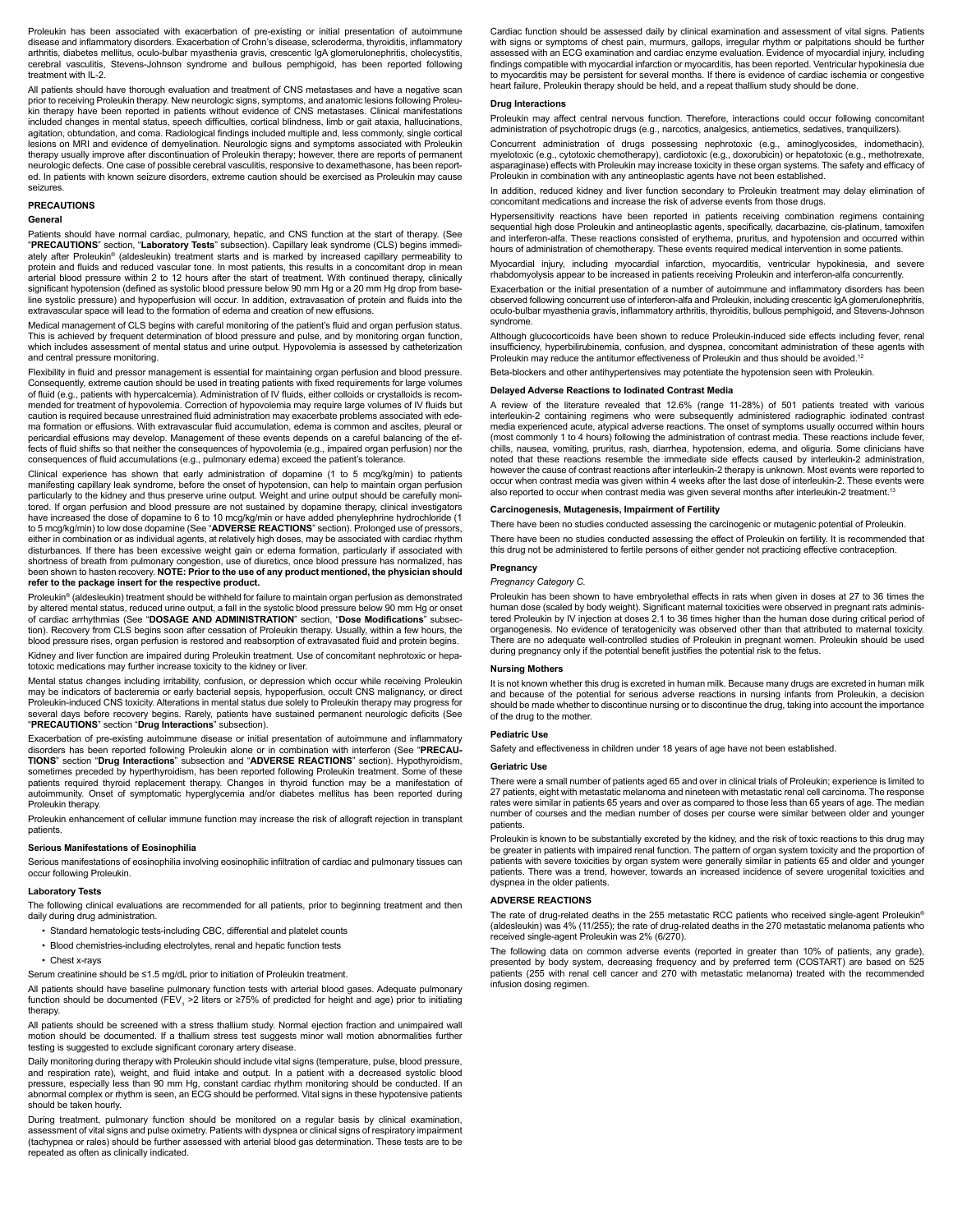#### **TABLE 3: ADVERSE EVENTS OCCURRING IN ≥10% OF PATIENTS (n=525)**

|                                      | $\%$            |                                            | %               |
|--------------------------------------|-----------------|--------------------------------------------|-----------------|
| <b>Body System</b>                   | <b>Patients</b> | <b>Body System</b>                         | <b>Patients</b> |
| Body as a Whole                      |                 | <b>Metabolic and Nutritional Disorders</b> |                 |
| Chills                               | 52              | Bilirubinemia                              | 40              |
| Fever                                | 29              | Creatinine increase                        | 33              |
| Malaise                              | 27              | Peripheral edema                           | 28              |
| Asthenia                             | 23              | SGOT increase                              | 23              |
| Infection                            | 13              | Weight gain                                | 16              |
| Pain                                 | 12              | Edema                                      | 15              |
| Abdominal pain                       | 11              | Acidosis                                   | 12              |
| Abdomen enlarged                     | 10              | Hypomagnesemia                             | 12              |
| Cardiovascular                       |                 | Hypocalcemia                               | 11              |
| Hypotension                          | 71              | Alkaline phosphatase increase              | 10 <sup>1</sup> |
| Tachycardia                          | 23              | <b>Nervous</b>                             |                 |
| Vasodilation                         | 13              | Confusion                                  | 34              |
| Supraventricular tachycardia         | 12              | Somnolence                                 | 22              |
| Cardiovascular disorder <sup>a</sup> | 11              | Anxiety                                    | 12              |
| Arrhythmia                           | 10              | <b>Dizziness</b>                           | 11              |
| <b>Digestive</b>                     |                 | Respiratory                                |                 |
| Diarrhea                             | 67              | Dyspnea                                    | 43              |
| Vomiting                             | 50              | Lung disorder <sup>b</sup>                 | 24              |
| Nausea                               | 35              | Respiratory disorder <sup>c</sup>          | 11              |
| <b>Stomatitis</b>                    | 22              | Cough increase                             | 11              |
| Anorexia                             | 20              | <b>Rhinitis</b>                            | 10 <sup>1</sup> |
| Nausea and vomiting                  | 19              | <b>Skin and Appendages</b>                 |                 |
| <b>Hemic and Lymphatic</b>           |                 | Rash                                       | 42              |
| Thrombocytopenia                     | 37              | Pruritus                                   | 24              |
| Anemia                               | 29              | <b>Exfoliative dermatitis</b>              | 18              |
| Leukopenia                           | 16              | <b>Urogenital</b>                          |                 |
|                                      |                 | Oliguria                                   | 63              |
|                                      |                 |                                            |                 |

a Cardiovascular disorder: fluctuations in blood pressure, asymptomatic ECG changes, CHF.

ʰ Lung disorder: physical findings associated with pulmonary congestion, rales, rhonchi.<br>° Respiratory disorder: ARDS, CXR infiltrates, unspecified pulmonary changes.

The following data on life-threatening adverse events (reported in greater than 1% of patients, grade 4), presented by body system, and by preferred term (COSTART) are based on 525 patients (255 with renal<br>cell cancer and 270 with metastatic melanoma) treated with the recommended infusion dosing regimen.

#### **TABLE 4: LIFE-THREATENING (GRADE 4) ADVERSE EVENTS (n= 525)**

| <b>Body System</b>                   | # (%)<br><b>Patients</b> | <b>Body System</b>                         | # $(%)$<br><b>Patients</b> |
|--------------------------------------|--------------------------|--------------------------------------------|----------------------------|
| Body as a Whole                      |                          | <b>Metabolic and Nutritional Disorders</b> |                            |
| Fever                                | 5(1%)                    | Bilirubinemia                              | 13 (2%)                    |
| Infection                            | 7(1%)                    | Creatinine increase                        | 5(1%)                      |
| Sepsis                               | 6(1%)                    | SGOT increase                              | 3(1%)                      |
| Cardiovascular                       |                          | Acidosis                                   | 4 (1%)                     |
| Hypotension                          | 15 (3%)                  | Nervous                                    |                            |
| Supraventricular tachycardia         | 3(1%)                    | Confusion                                  | 5(1%)                      |
| Cardiovascular disorder <sup>a</sup> | 7(1%)                    | Stupor                                     | 3(1%)                      |
| Myocardial infarct                   | 7(1%)                    | Coma                                       | 8(2%)                      |
| Ventricular tachycardia              | 5(1%)                    | Psychosis                                  | 7(1%)                      |
| Cardiac arrest                       | 4(1%)                    | Respiratory                                |                            |
| <b>Digestive</b>                     |                          | Dyspnea                                    | 5(1%)                      |
| Diarrhea                             | 10 (2%)                  | Respiratory disorder <sup>c</sup>          | 14 (3%)                    |
| Vomiting                             | 7(1%)                    | Apnea                                      | 5(1%)                      |
| <b>Hemic and Lymphatic</b>           |                          | Urogenital                                 |                            |
| Thrombocytopenia                     | 5(1%)                    | Oliguria                                   | 33 (6%)                    |
| Coaqulation disorder <sup>b</sup>    | 4(1%)                    | Anuria                                     | 25 (5%)                    |
|                                      |                          | Acute kidney failure                       | 3(1%)                      |

a Cardiovascular disorder: fluctuations in blood pressure.

b Coagulation disorder: intravascular coagulopathy.

c Respiratory disorder: ARDS, respiratory failure, intubation.

The following life-threatening (grade 4) events were reported by <1% of the 525 patients: hypothermia; shock; bradycardia; ventricular extrasystoles; myocardial ischemia; syncope; hemorrhage; atrial arrhythmia; phlebitis; AV block second degree; endocarditis; pericardial effusion; peripheral gangrene; thrombosis; coronary artery disorder; stomatitis; nausea and vomiting; liver function tests abnormal; gastrointestinal age; hematemesis; bloody diarrhea; gastrointestinal disorder; intestinal perforation; pancreatitis; anemia; leukopenia; leukocytosis; hypocalcemia; alkaline phosphatase increase; BUN increase; hyperuricemia; NPN increase; respiratory acidosis; somnolence; agitation; neuropathy; paranoid reaction; convulsion; grand mal convulsion; delirium; asthma, lung edema; hyperventilation; hypoxia; hemoptysis; hypoventilation; pneumothorax; mydriasis; pupillary disorder; kidney function abnormal; kidney failure; acute tubular necrosis.

In an additional population of greater than 1,800 patients treated with Proleukin-based regimens using a variety of doses and schedules (e.g., subcutaneous, continuous infusion, administration with LAK cells) the following serious adverse events were reported: duodenal ulceration; bowel necrosis; myocarditis; supraventricular tachycardia; permanent or transient blindness secondary to optic neuritis; transient ischemic attacks; meningitis; cerebral edema; pericarditis; allergic interstitial nephritis; tracheo-esophageal fistula.

In the same clinical population, the following fatal events each occurred with a frequency of <1%: malignant hyperthermia; cardiac arrest; myocardial infarction; pulmonary emboli; stroke; intestinal perforation; liver or renal failure; severe depression leading to suicide; pulmonary edema; respiratory arrest; respiratory failure. In patients with both metastatic RCC and metastatic melanoma, those with ECOG PS of 1 or higher had a higher treatment-related mortality and serious adverse events.

Most adverse reactions are self-limiting and, usually, but not invariably, reverse or improve within 2 or 3 days of discontinuation of therapy. Examples of adverse reactions with permanent sequelae include: myocardial infarction, bowel perforation/infarction, and gangrene.

#### **Immunogenicity**

Serum samples from patients in the clinical studies were tested by enzyme-linked immunosorbent assay (ELISA) for anti-aldesleukin antibodies. Low titers of anti-aldesleukin antibodies were detected in 57 of 77 (74%) patients with metastatic renal cell carcinoma treated with an every 8-hour PROLEUKIN regimen and in 33 of 50 (66%) patients with metastatic melanoma treated with a variety of intravenous regimens. In a separate study, the effect of immunogenicity on the pharmacokinetics of aldesleukin was evaluated in 13 patients. Following the first cycle of therapy, comparing the geometric mean aldesleukin exposure (AUC) Day 15 to Day 1, there was an average 68% increase in 11 patients who developed anti-aldesleukin antibodies and no change was observed in the antibody-negative patients (n=2). Overall, neutralizing antibodies were detected in 1 patient. The impact of antialdesleukin antibody formation on clinical efficacy and safety of Proleukin is unknown.

Immunogenicity assay results are highly dependent on several factors including assay sensitivity and specificity, assay methodology, sample handling, timing of sample collection, concomitant medications, and underlying disease. For these reasons, comparison of incidence of antibodies to PROLEUKIN with the incidence of antibodies to other products may be misleading.

#### **Post Marketing Experience**

The following adverse reactions have been identified during post-approval use of Proleukin. Because these reactions are reported voluntarily from a population of uncertain size, it is not always possible to reliably estimate their frequency or establish a causal relationship to drug exposure.

- Blood and lymphatic system: neutropenia, febrile neutropenia, eosinophilia, lymphocytopenia
- Cardiac: cardiomyopathy, cardiac tamponade
- Endocrine: hyperthyroidism
- Gastrointestinal: gastritis, intestinal obstruction, colitis
- General and administration site conditions: injection site necrosis
- Hepatobiliary: hepatitis, hepatosplenomegaly, cholecystitis
- Immune system: anaphylaxis, angioedema, urticaria
- Infections and infestations: pneumonia (bacterial, fungal, viral), fatal endocarditis, cellulitis
- Musculoskeletal and connective tissue: myopathy, myositis, rhabdomyolysis
- Nervous system: cerebral lesions, encephalopathy, extrapyramidal syndrome, neuralgia, neuritis, demyelinating neuropathy
- Psychiatric: insomnia
- Vascular: hypertension, fatal subdural and subarachnoid hemorrhage, cerebral hemorrhage, retroperitoneal hemorrhage

Exacerbation or initial presentation of a number of autoimmune and inflammatory disorders have been reported (See "**WARNINGS**" section, "**PRECAUTIONS**" section, "**Drug Interactions**" subsection). Persistent but nonprogressive vitiligo has been observed in malignant melanoma patients treated with interleukin-2. Synergistic, additive and novel toxicities have been reported with Proleukin used in combination with other drugs. Novel toxicities include delayed adverse reactions to iodinated contrast media and hypersensitivity reactions to antineoplastic agents (See "**PRECAUTIONS**" section, "**Drug Interactions**" subsection).

Experience has shown the following concomitant medications to be useful in the management of patients on Proleukin therapy: a) standard antipyretic therapy, including nonsteroidal anti-inflammatories (NSAIDs), start-ed immediately prior to Proleukin to reduce fever. Renal function should be monitored as some NSAIDs may cause synergistic nephrotoxicity; b) meperidine used to control the rigors associated with fever; c)  $H_2$  antagonists given for prophylaxis of gastrointestinal irritation and bleeding; d) antiemetics and antidiarrheals used as needed to treat other gastrointestinal side effects. Generally these medications were discontinued 12 hours after the last dose of Proleukin.

Patients with indwelling central lines have a higher risk of infection with gram positive organisms.<sup>9-11</sup> A reduced incidence of staphylococcal infections in Proleukin studies has been associated with the use of antibiotic prophylaxis which includes the use of oxacillin, nafcillin, ciprofloxacin, or vancomycin. Hydroxyzine or diphenhydramine has been used to control symptoms from pruritic rashes and continued until resolution of pruritus. Topical creams and ointments should be applied as needed for skin manifestations. Preparations containing a steroid (e.g., hydrocortisone) should be avoided. **NOTE: Prior to the use of any product mentioned, the physician should refer to the package insert for the respective product.**

#### **OVERDOSAGE**

Side effects following the use of Proleukin® (aldesleukin) appear to be dose-related. Exceeding the recommended dose has been associated with a more rapid onset of expected dose-limiting toxicities. Symptoms which persist after cessation of Proleukin should be monitored and treated supportively. Life-threatening toxicities may be ameliorated by the intravenous administration of dexamethasone, which may also result in loss of the therapeutic effects of Proleukin.12 **NOTE: Prior to the use of dexamethasone, the physician should refer to the package insert for this product.**

#### **DOSAGE AND ADMINISTRATION**

The recommended Proleukin® (aldesleukin) treatment regimen is administered by a 15-minute intravenous infusion every 8 hours. Before initiating treatment, carefully review the "**INDICATIONS AND USAGE**", "**CONTRAINDICATIONS**", "**WARNINGS**", "**PRECAUTIONS**", and "**ADVERSE REACTIONS**" sections, particularly regarding patient selection, possible serious adverse events, patient monitoring and withholding dosage. The following schedule has been used to treat adult patients with metastatic renal cell carcinoma (metastatic RCC) or metastatic melanoma. Each course of treatment consists of two 5-day treatment cycles separated by a rest period.

600,000 International Units/kg (0.037 mg/kg) dose administered every 8 hours by a 15-minute intravenous<br>infusion for a maximum of 14 doses. Following 9 days of rest, the schedule is repeated for another 14<br>doses, for a ma withheld for toxicity (See "**CLINICAL STUDIES**" section and "**Dose Modifications**" subsection). Metastatic RCC patients treated with this schedule received a median of 20 of the 28 doses during the first course of therapy. Metastatic melanoma patients received a median of 18 doses during the first course of therapy.

#### **Retreatment**

Patients should be evaluated for response approximately 4 weeks after completion of a course of therapy and again immediately prior to the scheduled start of the next treatment course. Additional courses of treatment should be given to patients only if there is some tumor shrinkage following the last course and retreatment is not contraindicated (See "**CONTRAINDICATIONS**" section). Each treatment course should be separated by a rest period of at least 7 weeks from the date of hospital discharge.

#### **Dose Modifications**

Dose modification for toxicity should be accomplished by withholding or interrupting a dose rather than reducing the dose to be given. Decisions to stop, hold, or restart Proleukin therapy must be made after a global assessment of the patient. With this in mind, the following guidelines should be used: